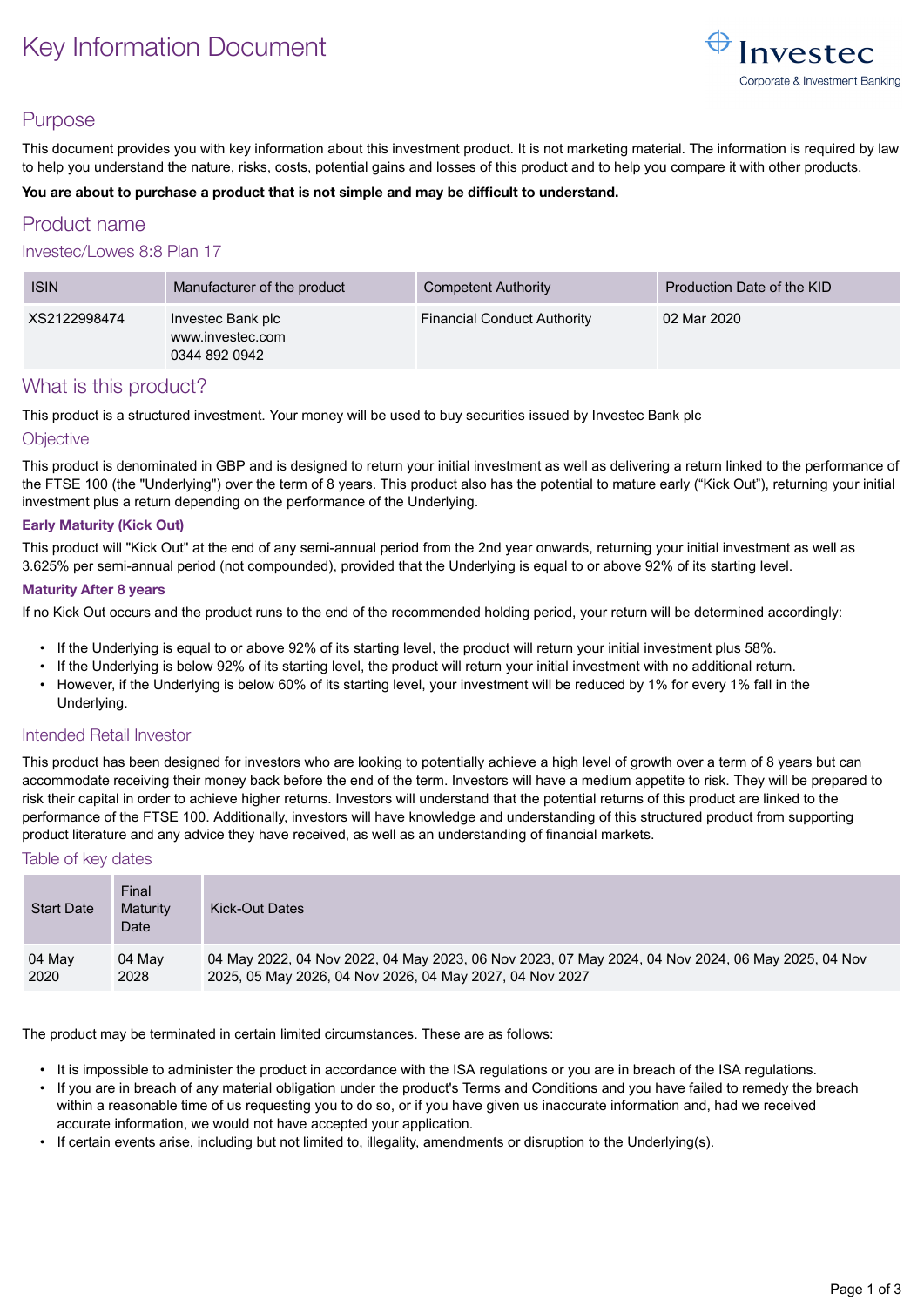What are the risks and what can I get in return **Risk Indicator**



The risk indicator assumes you keep the product until 04 May 2028. The actual risk can vary significantly if you cash in at an early stage and you may get back less. You may not be able to sell your product easily or you may have to sell at a price that significantly impacts how much you get back.

The summary risk indicator is a guide to the level of risk of this product compared to other products. It shows how likely it is that the product will lose money because of movements in the markets or because we are not able to pay you. We have classified this product as 4 out of 7, representing a medium risk class. This classification rates the potential losses from market movements during the term of the product as medium. Poor market conditions could impact the capacity of Investec Bank plc to pay you.

This product does not include any protection from future market performance so you could lose some or all of your investment.

If we are not able to pay you what is owed, you could lose your entire investment.

If Investec Bank plc experiences a credit event (i.e. becomes insolvent, defaults on its payment obligations, experiences a restructuring of its debt obligations or becomes the subject of governmental intervention), 100% of your investment will be at risk.

# Performance Scenarios

| <b>Investment Scenarios</b> |                                     | 1 Year     | 4 Year    | <b>Maturity</b> | Duration (years) |
|-----------------------------|-------------------------------------|------------|-----------|-----------------|------------------|
| Stress Scenario             | What you might get back after costs | £8.964.47  | £6.018.65 | £2.176.39       | 8.0              |
|                             | Average return each year            | $-10.36\%$ | -9.95%    | $-9.78%$        |                  |
| Unfavourable Scenario       | What you might get back after costs | £9,359.86  | £7.616.31 | £5,430.17       | 8.0              |
|                             | Average return each year            | $-6.4%$    | -5.96%    | $-5.71%$        |                  |
| Moderate Scenario           | What you might get back after costs | £10.707.13 | n/a       | £11.450         | 2.0              |
|                             | Average return each year            | 7.07%      | n/a       | 7.25%           |                  |
| Favourable Scenario         | What you might get back after costs | £10,693.57 | n/a       | £12,537.50      | 3.5              |
|                             | Average return each year            | 6.94%      | n/a       | 7.25%           |                  |

This table shows the money you could get back over the next 8 years, under different scenarios, assuming that you invest £10,000. The scenarios shown illustrate how your investment could perform. You can compare them with scenarios of other products. The scenarios presented are an estimate of future performance based on evidence from the past on how the value of this investment varies, and are not an exact indicator. What you will get will vary depending on how the market performs and how long you keep the product and prior to Maturity, the availability of a secondary market (the availability of which is not guaranteed). The stress scenario shows what you might get back in extreme market circumstances, and it does not take into account the situation where we are not able to pay you.

#### **Market developments in the future cannot be accurately predicted. The scenarios shown are only an indication of some of the possible outcomes based on recent returns. Actual returns could be lower.**

Buying this product holds that you think the underlying price will decrease.

The figures shown include all the costs of the product itself and includes the costs of your advisor or distributor. The figures do not take into account your personal tax situation, which may affect how much you get back.

Your maximum loss would be that you will lose all your investment.

# What happens if Investec Bank plc is unable to pay out?

You may face financial loss due to the default of Investec Bank plc.

Your investment is not eligible for Financial Services Compensation Scheme (FSCS) protection. If the issuer(s) of the securities is unable to meet its obligations, for example in the event of failure or insolvency, it is unlikely that you would be covered by the Financial Services Compensation Scheme.

For further information about the scheme please refer to the FSCS website, www.FSCS.org.uk, or call 0800 678 1100.

# What are the costs?

The Reduction in Yield (RIY) shows what impact the total costs you pay will have on the investment return you might get. The total costs take into account one-off, ongoing and incidental costs.

The amounts shown here are the cumulative costs of the product itself. They include potential early exit penalties. The figures assume you invest £10,000. The figures are estimates and may change in the future.

The person selling you or advising you about this product may charge you other costs. If so, this person will provide you with information about these costs, and show you the impact that all costs will have on your investment over time.